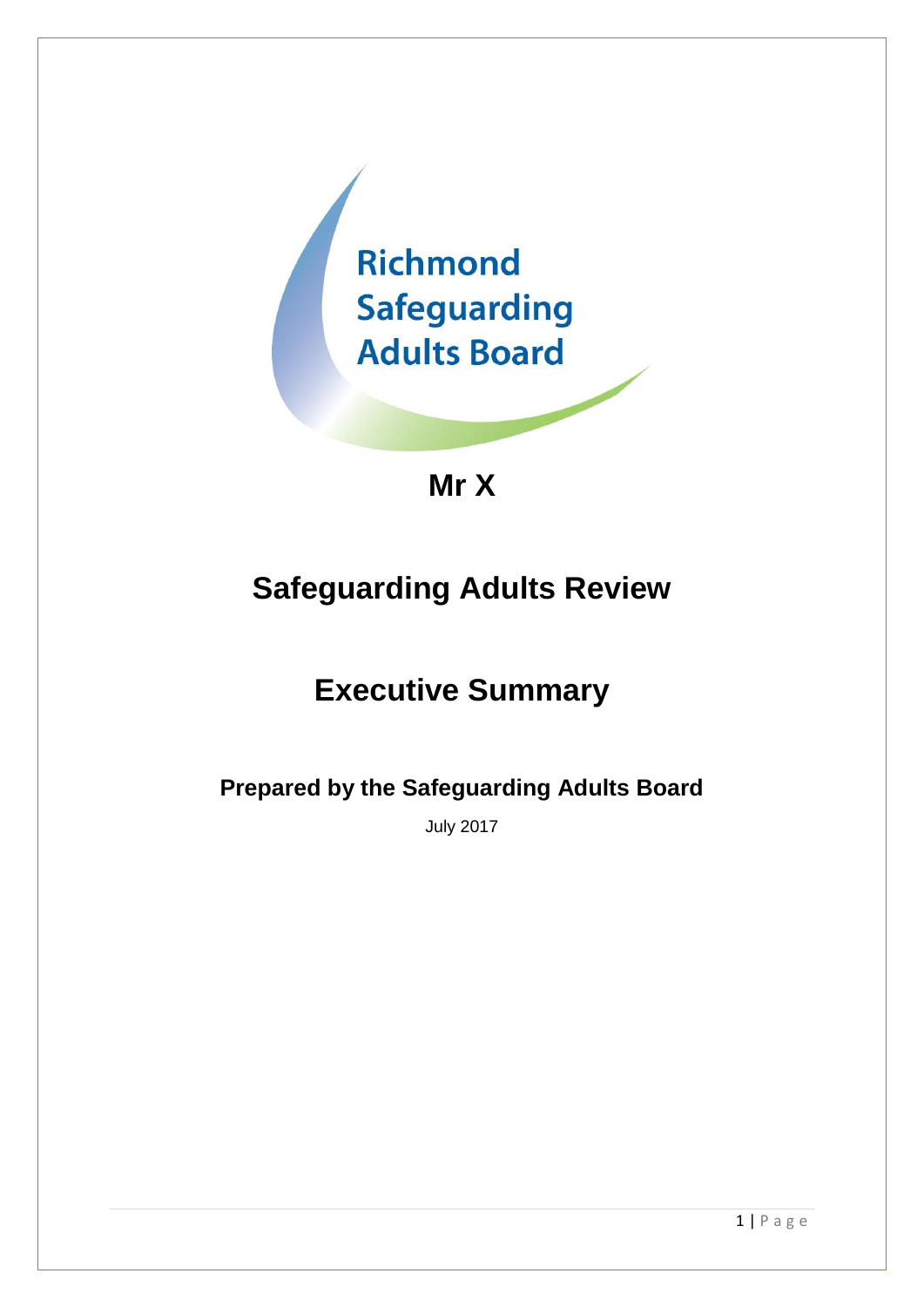# **1. INTRODUCTION**

- 1.1. In June 2015, the Safeguarding Partnership Board (SAB) agreed that the circumstances surrounding Mr X's care and support prior to his death in May 2015, met the criteria for a Safeguarding Adult Review (SAR). The SAR commenced in September 2016.
- 1.2. There was a delay in commencing the SAR until September 2016, as the SAB had been advised by the Borough Police Commander at the time, to await the completion of the Independent Police Complaints' Commission (IPCC) enquiry and Police Professional Standards Review before commencing the SAR. The completion of the SAR was also impacted upon by an Article 2 Inquest at the Royal Courts of Justice which was originally listed for March 2017 and subsequently deferred to September 2017, to enable the SAR to be concluded before the enquiry.
- 1.3. Independent Safeguarding Adults Reviewers were appointed in September 2016 and their independent review report was presented to the SAB in June 2017. The SAR Panel considered in detail, the multiagency involvement with Mr X during the period of 31 May 2015 to 6 June 2015.
- 1.4. This document, which has been prepared by the SAR Sub Group (which had governance oversight of the SAR Panel) summarises the independent SAR panel report. It also presents the SAR Panel's recommendations (Appendix 1) and sets out supplementary commentary and proposed actions.

# **2. INVOLVED AGENCIES**

- 2.1. The following agencies were involved in the SAR Panel contributing to the information considered and to the final SAR Panel report and recommendations:
	- South West London and St George's Mental Health NHS Trust (SWLSG MH Trust) including Springfield Hospital and the Community Mental Health Team (CMHT);
	- St George's University Hospitals NHS Foundation Trust Accident & Emergency Department;
	- GP Services, NHS Richmond Clinical Commissioning Group;
	- Chelsea and Westminster Hospital NHS Foundation Trust through West Middlesex University Hospital Accident & Emergency Department;
	- London Ambulance Service (LAS);
	- Metropolitan Police Service (MPS);
	- London Borough of Richmond upon Thames Adult Social Care, including Social Work professionals (integrated with SWLSG MH Trust) and Approved Mental Health Practitioner (AMHP) Service;
	- London Borough of Hounslow Home Treatment Team (HTT).
- 2.2. Mr X's mother was contacted and invited to contribute directly to the SAR process. Initially, dialogue between the family and the Lead Reviewers was conducted via the family solicitor and the police Family Liaison Officer. One of the Lead Reviewers met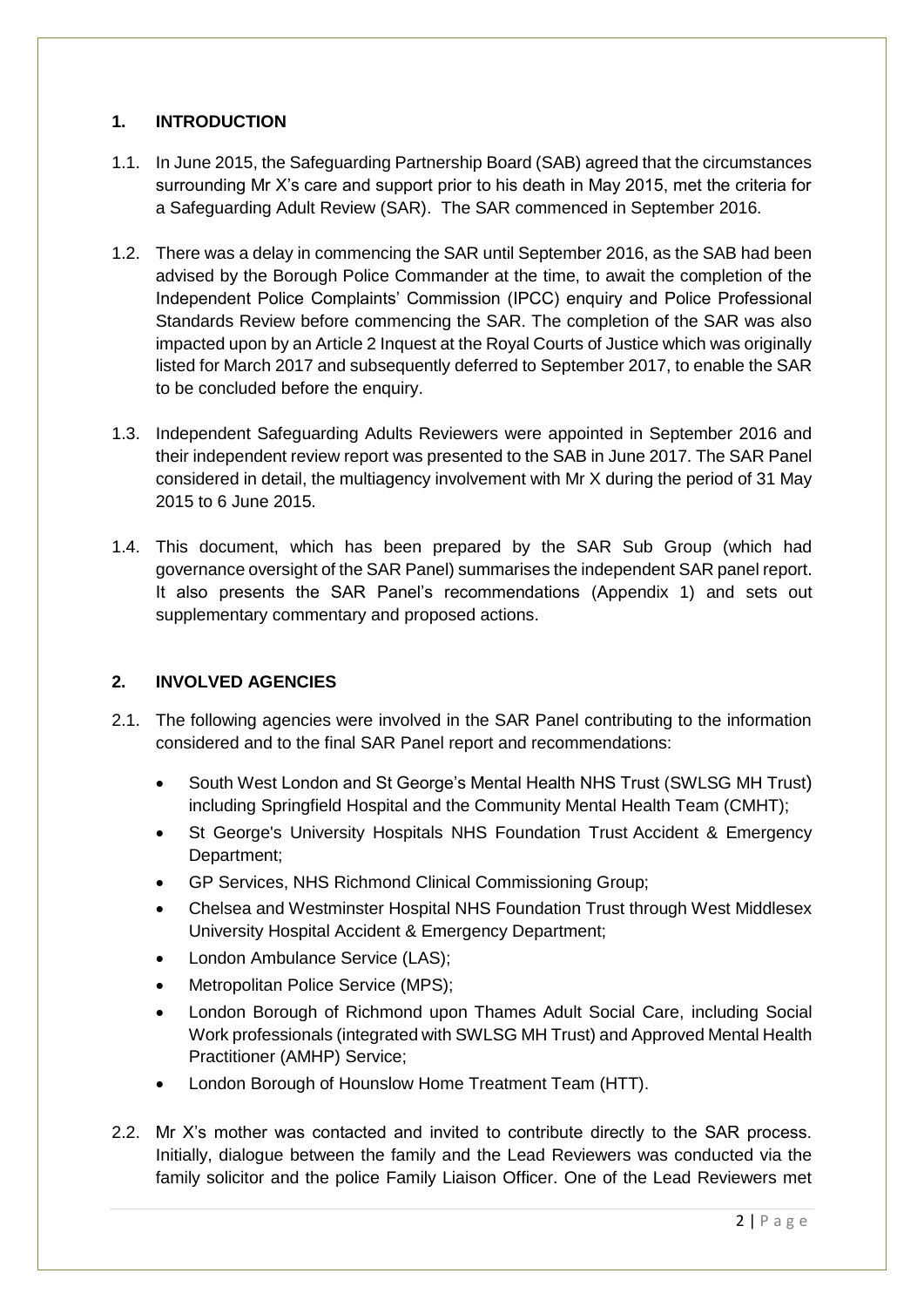with Mr X's mother, older sister and brother-in-law once. The family did not wish to discuss the review period in question as this had been covered in Mr X's mother's statement provided for the purpose of the police investigation. Mr X's mother provided the Lead Reviewers with a copy of her statement. The family's wishes were respected. The content and statements made to the Lead Reviewer during her meeting with the family were fully considered as part of the review.

# **3. REVIEW PROCESS**

- 3.1. At the outset of the process the Lead Reviewers planned to use a methodology which involved collating an integrated chronology, identifying key areas for review, meeting with involved practitioners from the identified agencies to understand their actions and to engage with the SAR Panel to consider the findings and use this to inform the final report. As a result of the Coroner's Inquest due to be held at the Royal Courts of Justice, which involved statements from the same core participants, it was not possible to follow this methodology.
- 3.2. Agencies were asked to supply chronologies and Independent Management Reports (IMR's) and these together with reports compiled for other process including IPCC and SWLSTG (MH Trust) Serious Incident (SI) report were used to inform the final report.

# **4. REVIEW FINDINGS**

**.** 

- 4.1. Changes in Mr X's care from Care Programme Approach (CPA) to standard care in 2011 reduced the level of involvement both Mr X and his mother had with mental health professionals. The relapse he experienced in May 2015 was the first following these changes. During a period of 6 days leading up to Mr X's death, a number of issues appeared to complicate the situation and impacted on his optimal care.
- 4.2. There were numerous delays across a range of agencies which undoubtedly led to Mr X's mental health deteriorating and led to a prolonged period where, although he was being contained, he received no treatment.
- 4.3. These delays were due in part to a lack of resources, including available 'Section 136 beds', 'Section 12' doctors<sup>1</sup> and Approved Mental Health Professionals (AMPHs) at significant times when they were required by Mr X.
- 4.4. Delays were compounded by the design of the service arrangements at the time and the lack of accuracy and timeliness of communication between different components of the mental health services and between agencies.
- 4.5. The death of Mr X could not have been predicted by the professionals working with Mr. X and his mother.

<sup>&</sup>lt;sup>1</sup> Section 12 and Section 136 refers to the Mental Health Act 1983 (MHA)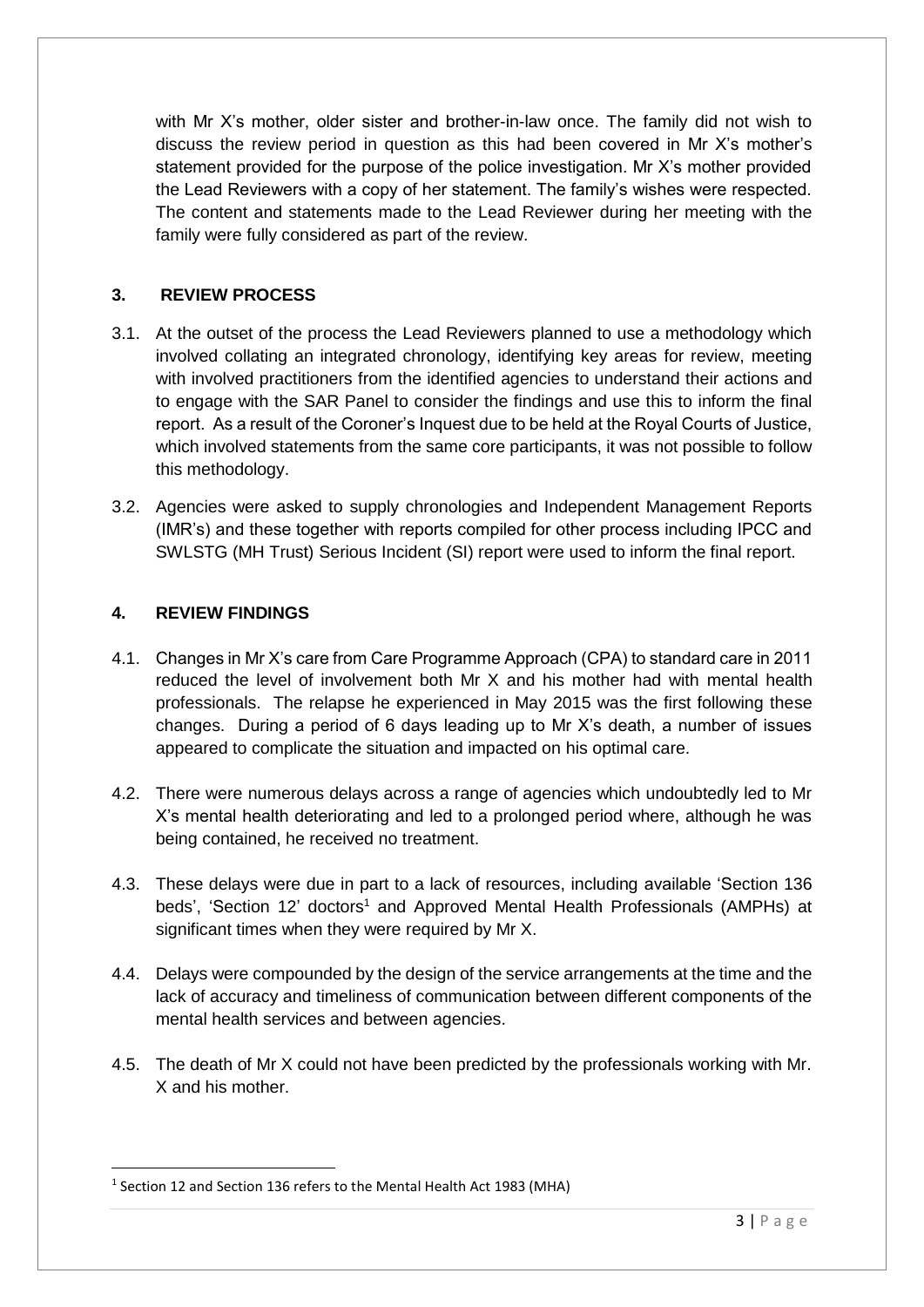# **5. FULL LIST OF RECOMMENDATIONS AS SET OUT IN INDEPENDENT SAR PANEL REPORT**

- 5.1 The recommendations set out below in paragraph 5.3 below are taken exactly as worded from the full SAR Panel Report. These have been extensively discussed in relation to their focus, intention and achievability. The Composite Action Plan (Appendix 1) provides a multi-agency response via the SAR Sub Group as to the intended way to address the recommendations. The Composite Action Plan will be both dynamic and the key reference document through which the SAB will ensure oversight and assurance of the required actions.
- 5.2 The SAB will require subsequent progress reporting on the Composite Action Plan. The SAR Sub Group, acting on behalf of the SAB, will have oversight of this Composite Action Plan and will seek regular updates from partners on the implementation of the actions in order to provide that assurance. The SAR Sub Group will regularly update the SAB.
- 5.3 The Recommendations are as follows:

## ➢ **Recommendation 1:**

SWLSTG (MH Trust) to ensure that all patients with histories of violence during relapses, receive coordinated care, support and monitoring on a monthly basis to enhance relationship building.

#### ➢ **Recommendation 2:**

Mental Health Service Care Coordinators to ensure all care plans are holistic and dynamic in nature, and interface with partner agency plans, taking account of the patients support network needs including their Carer's assessments the support required, any children who may need support, and partner agency involvement. Care plans must demonstrate consent to share information with Carers has been sought and, provision for if the patient becomes unwell and their judgement is impaired, has been discussed. The decision regarding consent must be regularly revisited and documented in both the care plan and the crisis plan; arrangements for this to be shared with relevant professionals in times of crisis must be demonstrated. Where consent is not obtained, an advance statement should be requested.

## ➢ **Recommendation 3:**

Assessment tools used by Medical and Psychiatric staff in A&E and PICU to be reviewed, to ensure they include the need to demonstrate that all aspects of both mental and physical health in patients with mental health issues, in receipt of acute or emergency care, have been assessed. Guidance on the use of the tool must direct the assessor to record reasons for any none completion of part of the assessment tool.

## ➢ **Recommendation 4:**

LAS to devise a risk assessment tool, to be completed on all occasions that Police presence is requested; that prompts the assessor to note all areas of risk. The outcome of this risk assessment is to be shared with the Police prior to the Police Grading a call.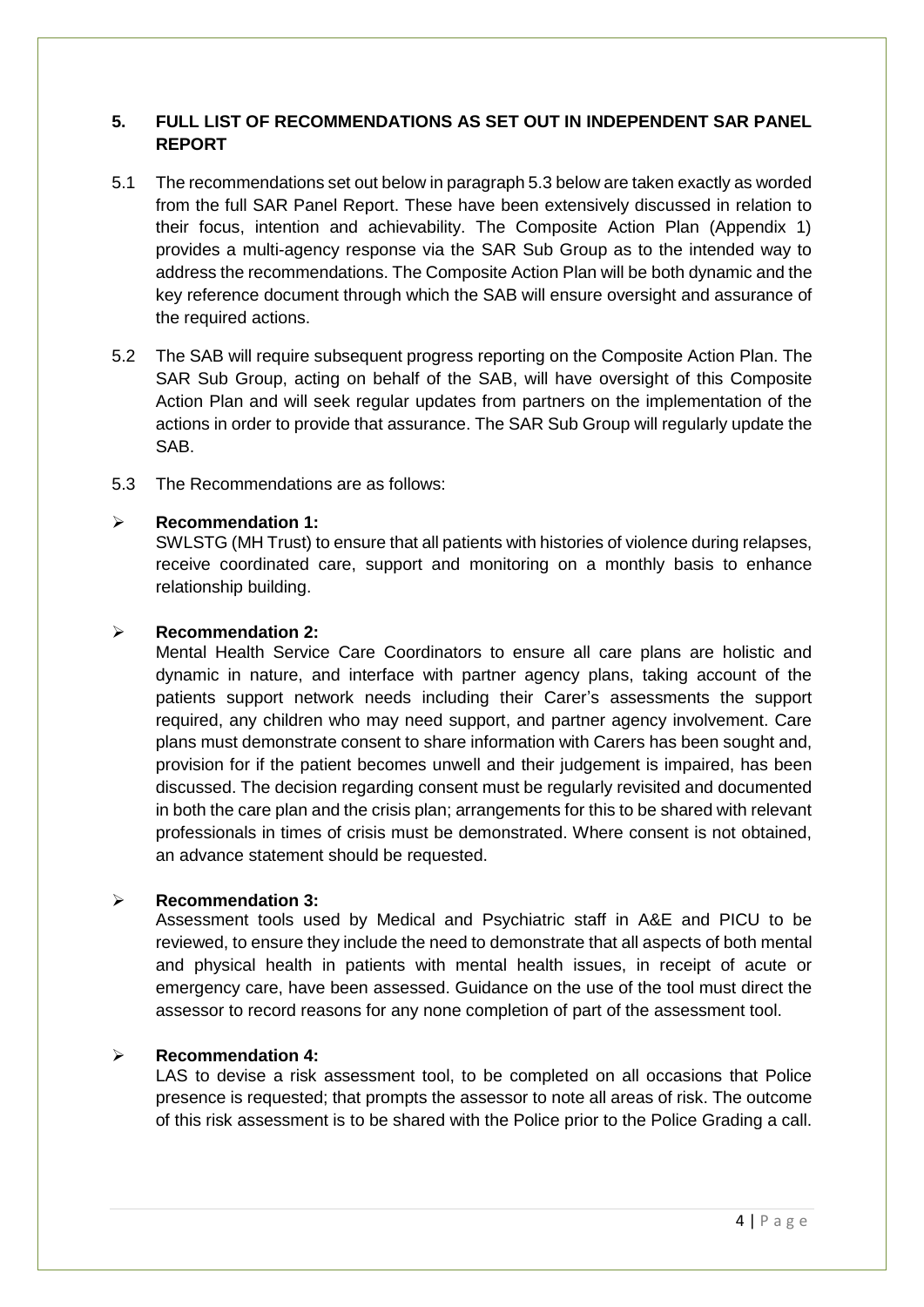# ➢ **Recommendation 5:**

The scope of the out-of-hours Home Treatment Team Service review to be revisited to ensure the review is focused on the outcome and experience for patients whilst considering the co-ordination of its' services, its' recording systems and practice, and its onward referral process.

## ➢ **Recommendation 6:**

A process to be developed by Health professionals within Emergency Care and Mental Health Services (health and social care), to ensure a robust plan of care, which includes administration of already prescribed medication, is put in place by the named professional in A&E and the allocated mental health worker, including which service has overall responsibility for the care of the patient.

# ➢ **Recommendation 7:**

SWLSTG (MH Trust) to review the pathway for patients entering A&E with Mental Health issues to ensure smooth and timely navigation through the services to treatment is achievable.

## ➢ **Recommendation 8:**

The SAB to be assured by its partners that:

- Staff regularly receive information and training on communication and information sharing based on national and local guidance that directs staff to focus on the outcome they are aiming to achieve
- That examples of what is and is not effective communication are provided in training and,
- That staff are supported to challenge each other's actions/inactions
- That staff know they maintain a level of responsibility to ensure requested actions have been completed.

## ➢ **Recommendation 9:**

The SAB to hold a practitioner's event, following Mr X's inquest, to explore the themes arising from this SAR and review any additional learning.

## ➢ **Recommendation 10:**

SWLSTG (MH Trust) to develop a pathway that gives clear direction to all staff working in PICU, as to which policy to follow in each circumstance. The Seclusion and RT policies to be revised to include a requirement that rationales for non-adherence to policy must be recorded and reviewed by the Nurse in Charge or treating Psychiatrist.

## ➢ **Recommendation 11:**

SWLSTG (MH Trust) to provide training to all staff working in-patient areas regarding the pathway and the application/interface between the Rapid Tranquilisation policy and the Seclusion Policy.

## ➢ **Recommendation 12:**

The SAB to be assured by partner agencies that the learning from the earlier SCR has been incorporated into training and shared across services in Richmond, and that agreed actions have been completed.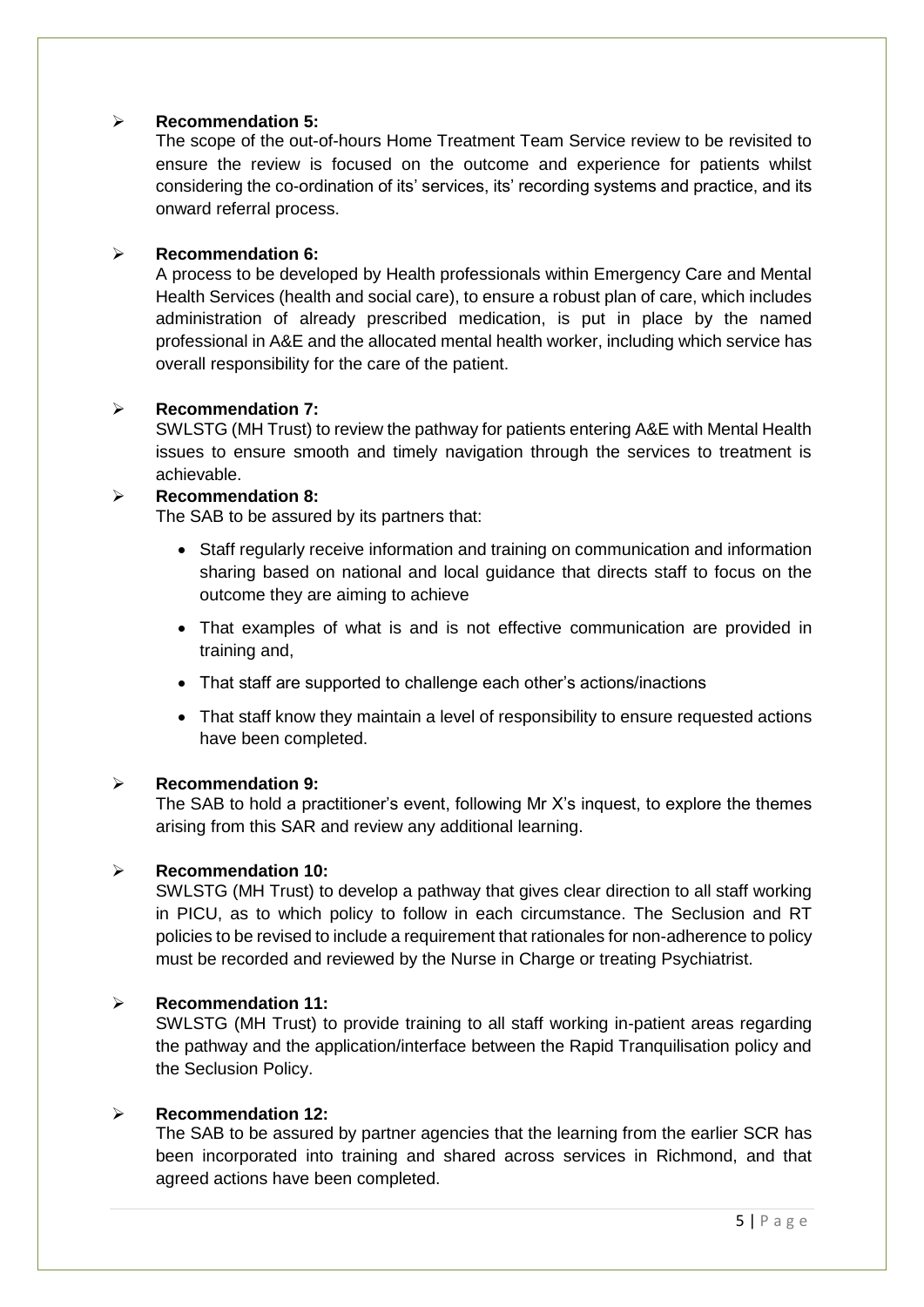#### ➢ **Recommendation 13:**

The SAB to seek assurance through regular progress reports from partners that they are effectively addressing the resource issues raised in this SAR.

#### ➢ **Recommendation 14:**

The Police to review its information sharing protocols, devise and introduce a form to be completed in situations where they are transferring the care of a person detained under Section 136 of the Mental Health Act to a health facility.

#### ➢ **Recommendation 15:**

Chelsea and Westminster Hospitals NHS Foundation Trust to explore further the underlying factors for the lack of documentation with the professionals involved and produce an appropriate action plan.

#### ➢ **Recommendation 16:**

SWLSTG (MH Trust) to ensure a mental health practitioner is assigned to advocate, and take responsibility for overseeing and monitoring a patient's mental health, including ensuring prescribed medication is administered when there are delays in admitting/transferring them into Hospital.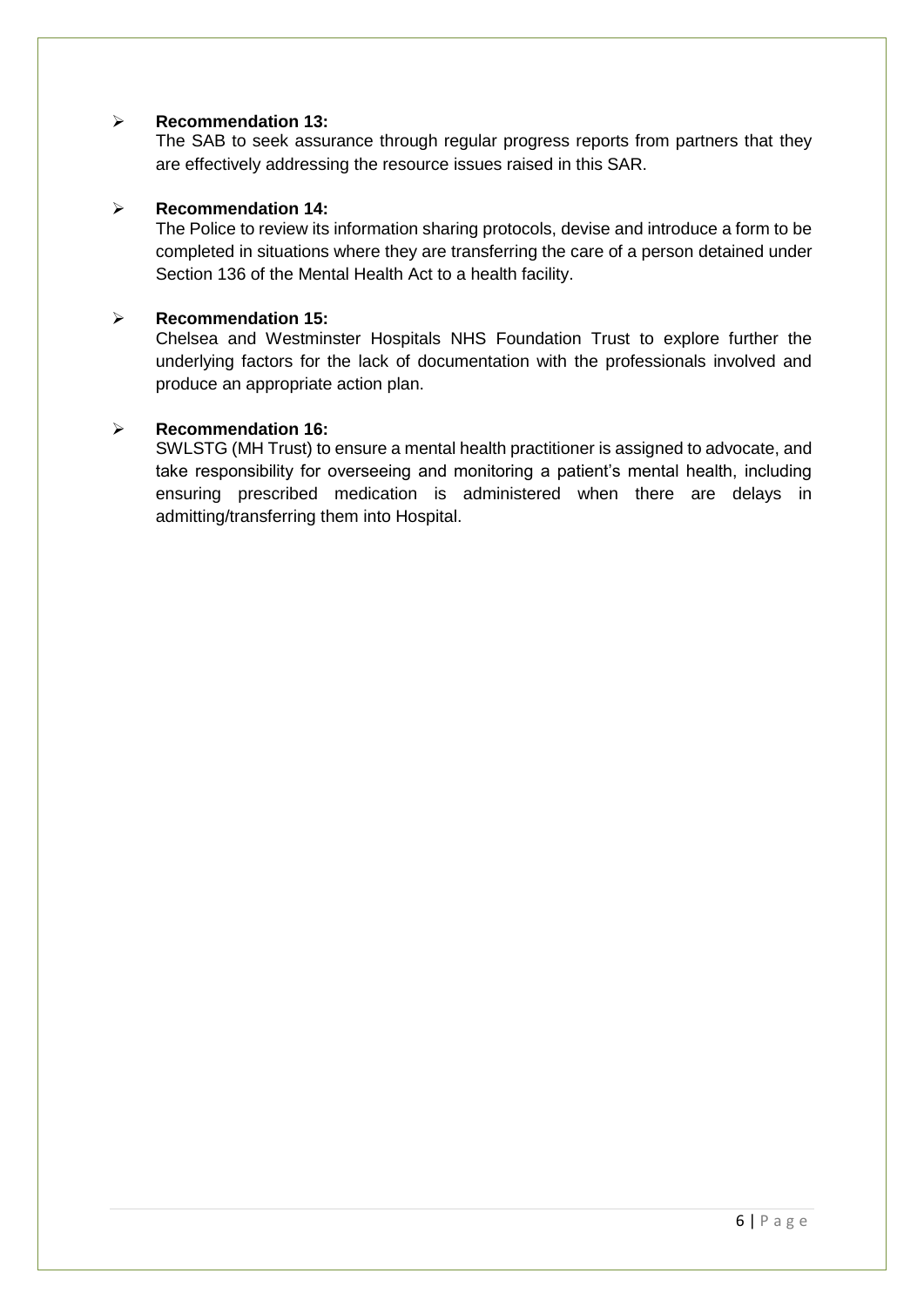# **APPENDIX 1: MR X COMPOSITE ACTION PLAN**

**Including a commentary for each recommendation and implementation proposals** 

Richmond **Safeguarding Adults Board** 

#### **RECOMMENDATION 1:**

SWLSTG (MH Trust) to ensure that all patients with histories of violence during relapses, receive coordinated care, support and monitoring on a monthly basis to enhance relationship building.

| <b>SUB GROUP CLARIFICATION AND COMMENTARY</b>                | <b>PROPOSED IMPLEMENTATION</b>                             | <b>ASSIGNED LEAD</b> | <b>TARGET</b> |
|--------------------------------------------------------------|------------------------------------------------------------|----------------------|---------------|
|                                                              |                                                            | <b>AGENCY AND</b>    | <b>DATE</b>   |
|                                                              |                                                            | <b>LEAD OFFICER</b>  |               |
| Many issues highlighted have already been reported as        | SWLSTG (MH Trust) to review their policy and check that    | Safeguarding         | October       |
| addressed by SWLSTG (MH Trust) in recommendations            | it is in alignment with the NICE guidance on Schizophrenia | Lead - SWLSTG        | 2017          |
| arising from their Root Cause Analysis report. These include | management in relation to situation where "violence        | (MH Trust)           |               |
| clarification around criteria for assessment and informal    | during illness is known".                                  |                      |               |
| hospitalisation as well as increasing the number of care     |                                                            |                      |               |
| coordinators to monitor severely mentally ill patients. The  | SWLSTG (MH Trust) will undertake robust care planning      |                      |               |
| recommendations do not however include a requirement for     | and risk management on a minimum of a monthly basis        |                      |               |
| all patients where "violence during illness is known" as     | to enhance relationship building                           |                      |               |
| contained in NICE guidelines.                                |                                                            |                      |               |
|                                                              |                                                            |                      |               |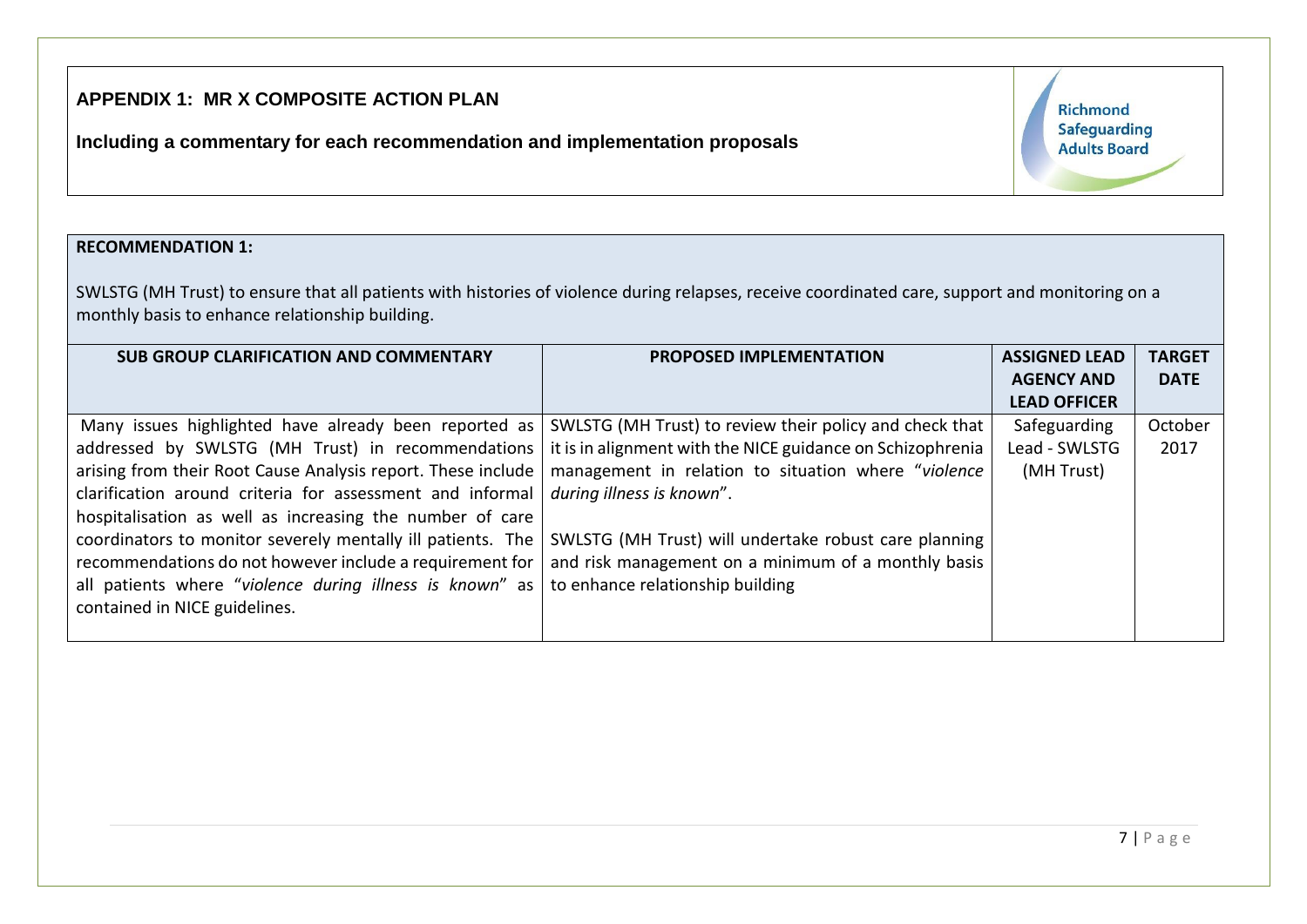#### **RECOMMENDATION 2:**

Mental Health Service Care Coordinators to ensure all care plans are holistic and dynamic in nature, and interface with partner agency plans, taking account of the patients support network needs including their Carer's assessments the support required, any children who may need support, and partner agency involvement. Care plans must demonstrate consent to share information with Carers has been sought and, provision for if the patient becomes unwell and their judgment is impaired, has been discussed. The decision regarding consent must be regularly revisited and documented in both the care plan and the crisis plan; arrangements for this to be shared with relevant professionals in times of crisis must be demonstrated. Where consent is not obtained, an advance statement should be requested.

| <b>SUB GROUP CLARIFICATION AND COMMENTARY</b>                                                                                                                                                                                                                                                                                                                                                                                                                                                 | <b>PROPOSED IMPLEMENTATION</b>                                                                                                                                                                                                                                                                                                                                                                                                                                                        | <b>ASSIGNED LEAD</b>                        | <b>TARGET</b>    |
|-----------------------------------------------------------------------------------------------------------------------------------------------------------------------------------------------------------------------------------------------------------------------------------------------------------------------------------------------------------------------------------------------------------------------------------------------------------------------------------------------|---------------------------------------------------------------------------------------------------------------------------------------------------------------------------------------------------------------------------------------------------------------------------------------------------------------------------------------------------------------------------------------------------------------------------------------------------------------------------------------|---------------------------------------------|------------------|
|                                                                                                                                                                                                                                                                                                                                                                                                                                                                                               |                                                                                                                                                                                                                                                                                                                                                                                                                                                                                       | <b>AGENCY AND</b>                           | <b>DATE</b>      |
|                                                                                                                                                                                                                                                                                                                                                                                                                                                                                               |                                                                                                                                                                                                                                                                                                                                                                                                                                                                                       | <b>LEAD OFFICER</b>                         |                  |
| Contingency and crisis planning should be a usual practice<br>in care planning; it did not work well in this case. The issue<br>of consent is critical and it is unclear whether consent was<br>sought from Mr. X to share the details of his support plan<br>with his mother. It is probable, given the significant role<br>his mother played in supporting Mr. X, that he would have                                                                                                        | It is recommended that SWLSTG (MH Trust) review the<br>process of developing and documenting care plans to<br>ensure crisis management arrangements are routinely<br>included in the care plan, discussed with the service user<br>and their support network so any worker knows what to do<br>should a crisis situation emerge.                                                                                                                                                      | Safeguarding<br>Lead - SWLSTG<br>(MH Trust) | November<br>2017 |
| consented to sharing information if asked.<br>The division of work between agencies for the completion<br>of the Carer's Assessment and the care plan review<br>impacted on the documentation in this case and possibly<br>also the level of support offered to Mr. X and his mother.<br>There is a need to reinforce the importance of joint<br>working and information sharing both between agencies<br>and with service users and their Carers, within the context<br>of explicit consent. | Also, to ensure that the issue of consent to share<br>information is fully explored with the service user during<br>the care planning process and this is clearly documented<br>and recorded. Where it is likely that they may become<br>unwell and will not have capacity to consent, consideration<br>should be given to an Advanced Directive which enables<br>decisions about how contact with their carer is made and<br>ensures this is in line with their best wishes. Where a | Safeguarding<br>Lead - SWLSTG<br>(MH Trust) | November<br>2017 |
|                                                                                                                                                                                                                                                                                                                                                                                                                                                                                               | service user declines to share information with carers, the<br>Trust (and any other organisation) should ensure that the<br>carer is supported and their concerns are heard.                                                                                                                                                                                                                                                                                                          |                                             |                  |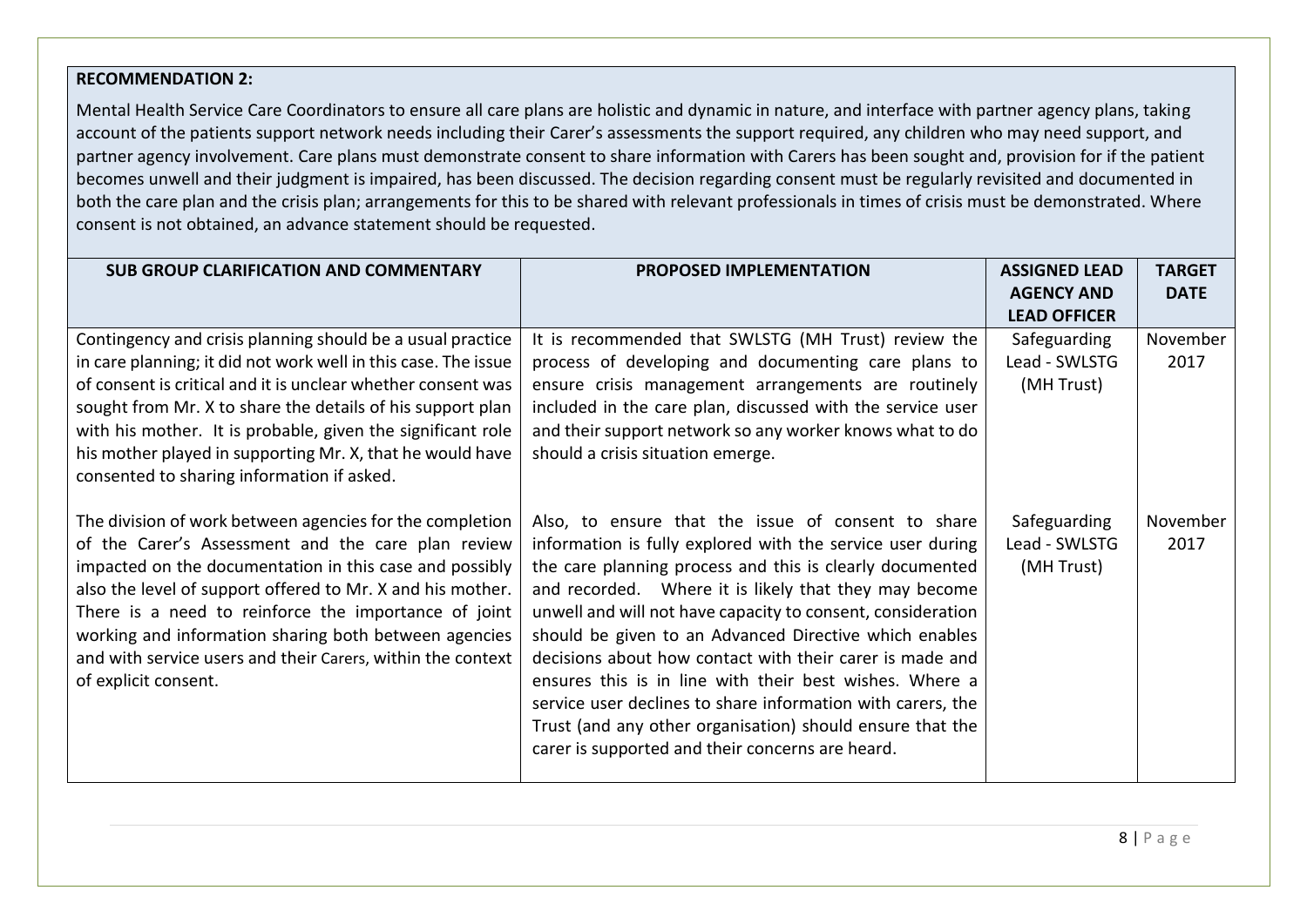#### **RECOMMENDATION 2:**

Mental Health Service Care Coordinators to ensure all care plans are holistic and dynamic in nature, and interface with partner agency plans, taking account of the patients support network needs including their Carer's assessments the support required, any children who may need support, and partner agency involvement. Care plans must demonstrate consent to share information with Carers has been sought and, provision for if the patient becomes unwell and their judgment is impaired, has been discussed. The decision regarding consent must be regularly revisited and documented in both the care plan and the crisis plan; arrangements for this to be shared with relevant professionals in times of crisis must be demonstrated. Where consent is not obtained, an advance statement should be requested.

| <b>SUB GROUP CLARIFICATION AND COMMENTARY</b> | <b>PROPOSED IMPLEMENTATION</b>                               | <b>ASSIGNED LEAD</b>     | <b>TARGET</b> |
|-----------------------------------------------|--------------------------------------------------------------|--------------------------|---------------|
|                                               |                                                              | <b>AGENCY AND</b>        | <b>DATE</b>   |
|                                               |                                                              | <b>LEAD OFFICER</b>      |               |
|                                               | The Council to review the process of undertaking Carer's     | Head of                  | November      |
|                                               | Assessments to ensure that there is good communication       | Safeguarding and         | 2017          |
|                                               | and information sharing between the different agencies,      | <b>Quality Standards</b> |               |
|                                               | especially those undertaking any part of the assessment and  | Richmond and             |               |
|                                               | the agency reviewing the service user care plan but to       | Wandsworth               |               |
|                                               | ensure this is undertaken in the context of explicit or      | Councils                 |               |
|                                               | implied consent.                                             |                          |               |
|                                               | The Council to ensure that feedback is given to other        |                          |               |
|                                               | professionals, including mental health professionals after a |                          |               |
|                                               | Carer's Assessment has been completed.                       |                          |               |
|                                               |                                                              |                          |               |
|                                               |                                                              |                          |               |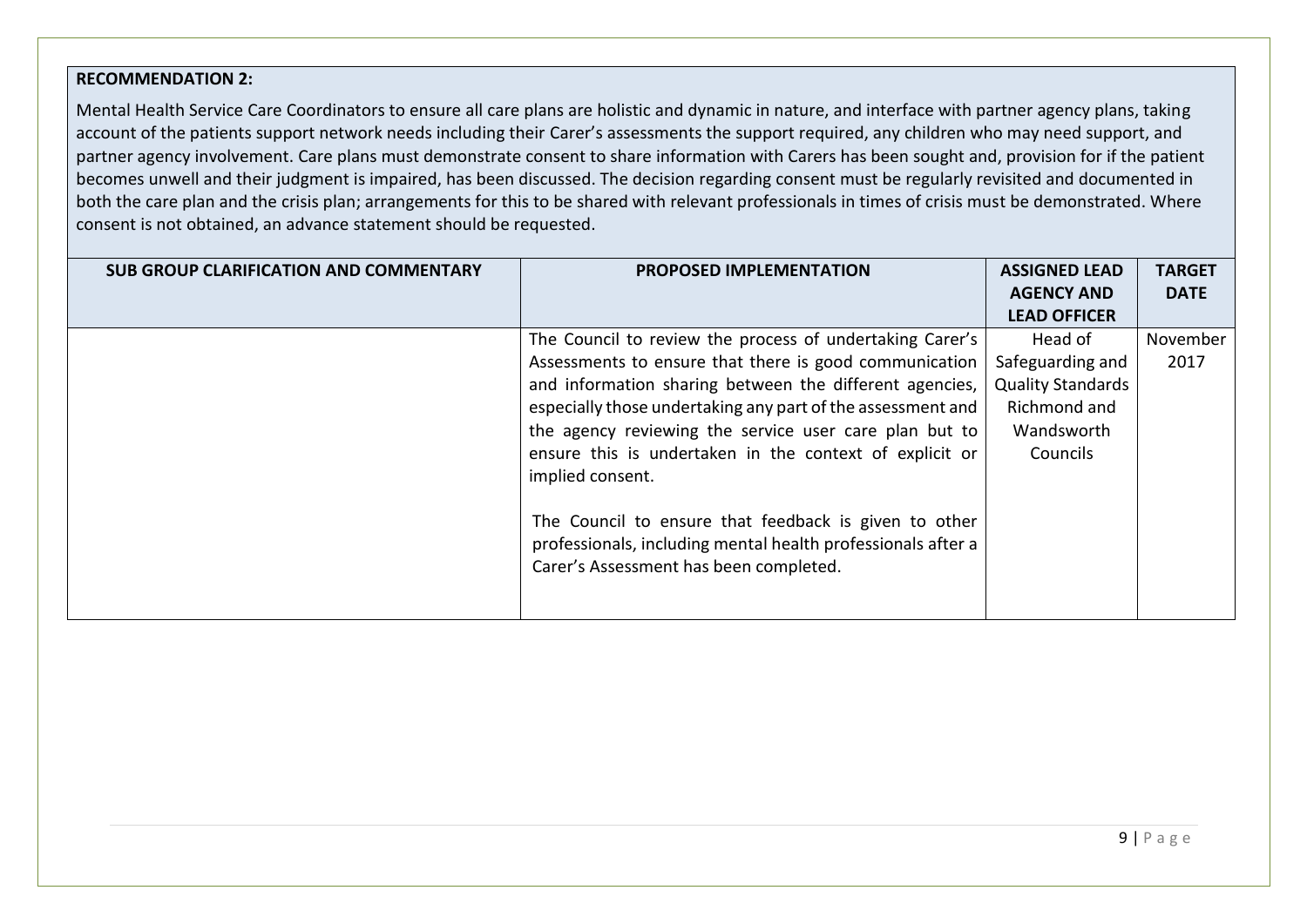# **RECOMMENDATION 3:**

Assessment tools used by Medical and Psychiatric staff in A&E and PICU to be reviewed, to ensure they include the need to demonstrate that all aspects of both mental and physical health in patients with mental health issues, in receipt of acute or emergency care, have been assessed. Guidance on the use of the tool must direct the assessor to record reasons for any none completion of part of the assessment tool.

| <b>SUB GROUP CLARIFICATION AND COMMENTARY</b>              | <b>PROPOSED IMPLEMENTATION</b>                                | <b>ASSIGNED LEAD</b> | <b>TARGET</b> |
|------------------------------------------------------------|---------------------------------------------------------------|----------------------|---------------|
|                                                            |                                                               | <b>AGENCY AND</b>    | <b>DATE</b>   |
|                                                            |                                                               | <b>LEAD OFFICER</b>  |               |
| It is noted that monitoring of vital physical signs was    | Patient recording protocols are reviewed in the acute         | Safeguarding         | ASAP but      |
| regularly attempted and undertaken in West Middlesex       | hospitals to include detailing professional reasoning for not | Leads -              | no later      |
| and in St Georges A and E departments and by the police    | responding to any anomalous recording and to ensure that      | Chelsea and          | than          |
| FME. It appears however that none of the staff were        | the information is transferred with the patient.              | Westminster          | March         |
| sufficiently professionally curious about the persistent   |                                                               | Hospital/St.         | 2018          |
| higher than average heart rate Mr. X experienced over 6    |                                                               | Georges Hospital.    |               |
| days. All professionals assumed it was due to his agitated |                                                               |                      |               |
| state and did not confirm this by measuring his heart      | Richmond and Kingston CCG should consider with their GP       | Safeguarding         | November      |
| when he was calmer. Nobody recognized the length of        | partners how vulnerable patients prescribed PRN               | Lead - Richmond      | 2017          |
| time the high blood pressure continued.                    | medication are supported to ensure there is oversight of the  | & Kingston CCG       |               |
|                                                            | medication being in date                                      | (on behalf of CCG    |               |
| In addition, there was no documentation of Mr. X's last    |                                                               | commissioners)       |               |
| PRN dosage of Olanzapine or of when it was administered.   |                                                               |                      |               |
| There was also no consideration documented of whether      |                                                               |                      |               |
| the Olanzapine which Mr. X had in his home was still in    | SWLSTG (MH TRUST) guidance and patient information            | Safeguarding         | November      |
| date.                                                      | should be amended to encourage patients to check all their    | Lead - SWLSTG        | 2017          |
|                                                            | medication before it is used, particularly PRN where it is    | (MH Trust)           |               |
|                                                            | used infrequently to ensure it is in date. The guidance       |                      |               |
|                                                            | update to include a reference to carers also being made       |                      |               |
|                                                            | aware of this requirement                                     |                      |               |
|                                                            |                                                               |                      |               |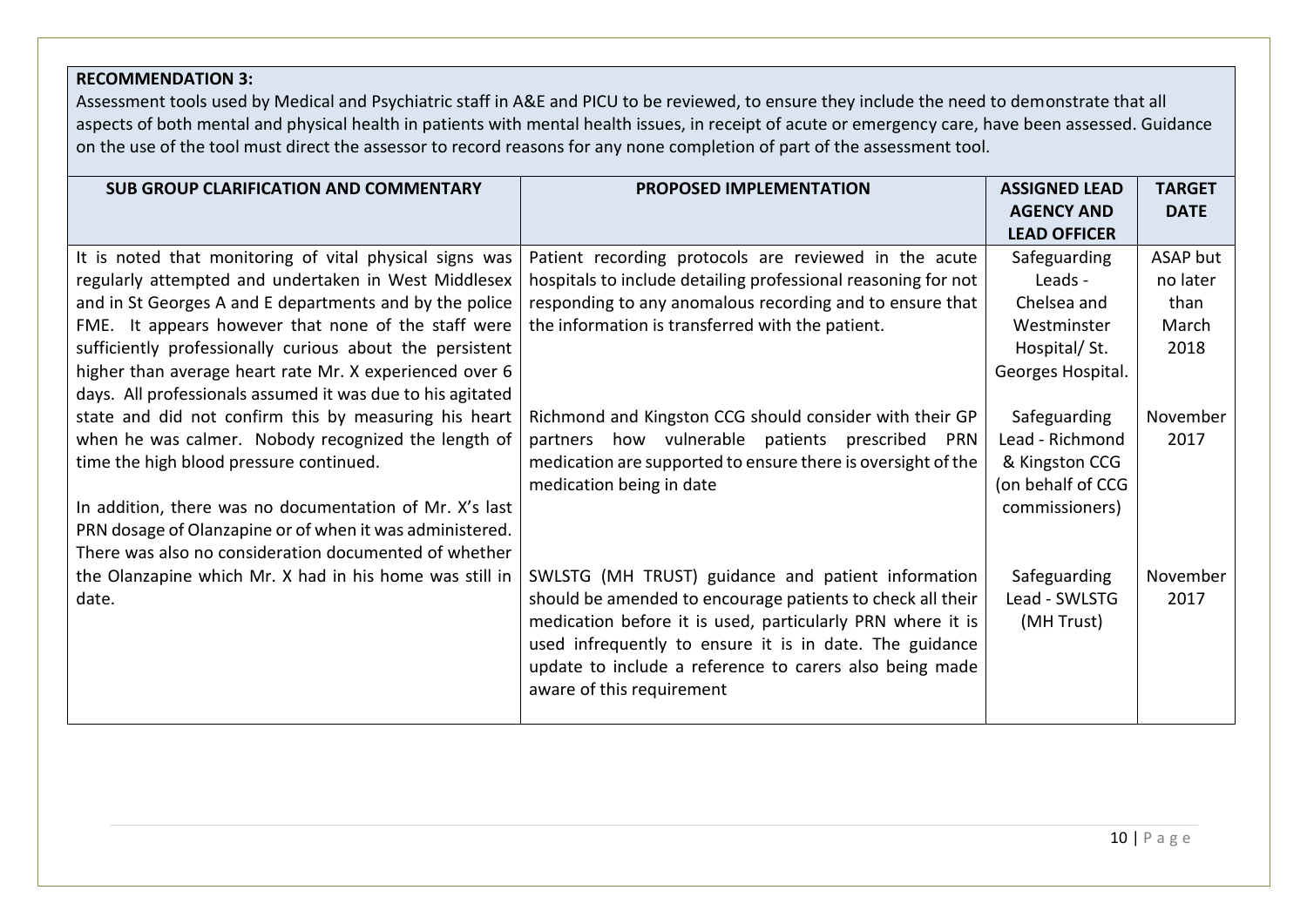# **RECOMMENDATION 4:**

LAS to devise a risk assessment tool, to be completed on all occasions that Police presence is requested; that prompts the assessor to note all areas of risk. The outcome of this risk assessment is to be shared with the Police prior to the Police Grading a call.

| <b>SUB GROUP CLARIFICATION AND COMMENTARY</b>              | <b>PROPOSED IMPLEMENTATION</b>                            | <b>ASSIGNED LEAD</b> | <b>TARGET</b> |
|------------------------------------------------------------|-----------------------------------------------------------|----------------------|---------------|
|                                                            |                                                           | <b>AGENCY AND</b>    | <b>DATE</b>   |
|                                                            |                                                           | <b>LEAD OFFICER</b>  |               |
| Service<br>(LAS)<br>requested  <br>The London<br>Ambulance | It is recommended that the LAS and Metropolitan Police    | Metropolitan         | ASAP but      |
| assistance from the police when responding to Mr. X's      | (MPS) review the response protocol in place across London | Police (MPS)         | no later      |
| mother's call to convey him to hospital. It appears when   | that addresses such issues. It is proposed that the       |                      | than          |
| the police requested clarification that this was not       | Metropolitan Police share the overview report with MPS    | London               | March         |
| forthcoming on this occasion. As a result, the police      | Central Communication Command (CCC) and Territorial       | Ambulance            | 2018          |
| response time was based on the information available.      | Policing (TP) Mental Health.                              | Service              |               |
| Had the LAS clarified that the call was in response to a   |                                                           |                      |               |
| Domestic Incident it would have been graded higher and     |                                                           |                      |               |
| elicited a quicker Police response.                        |                                                           |                      |               |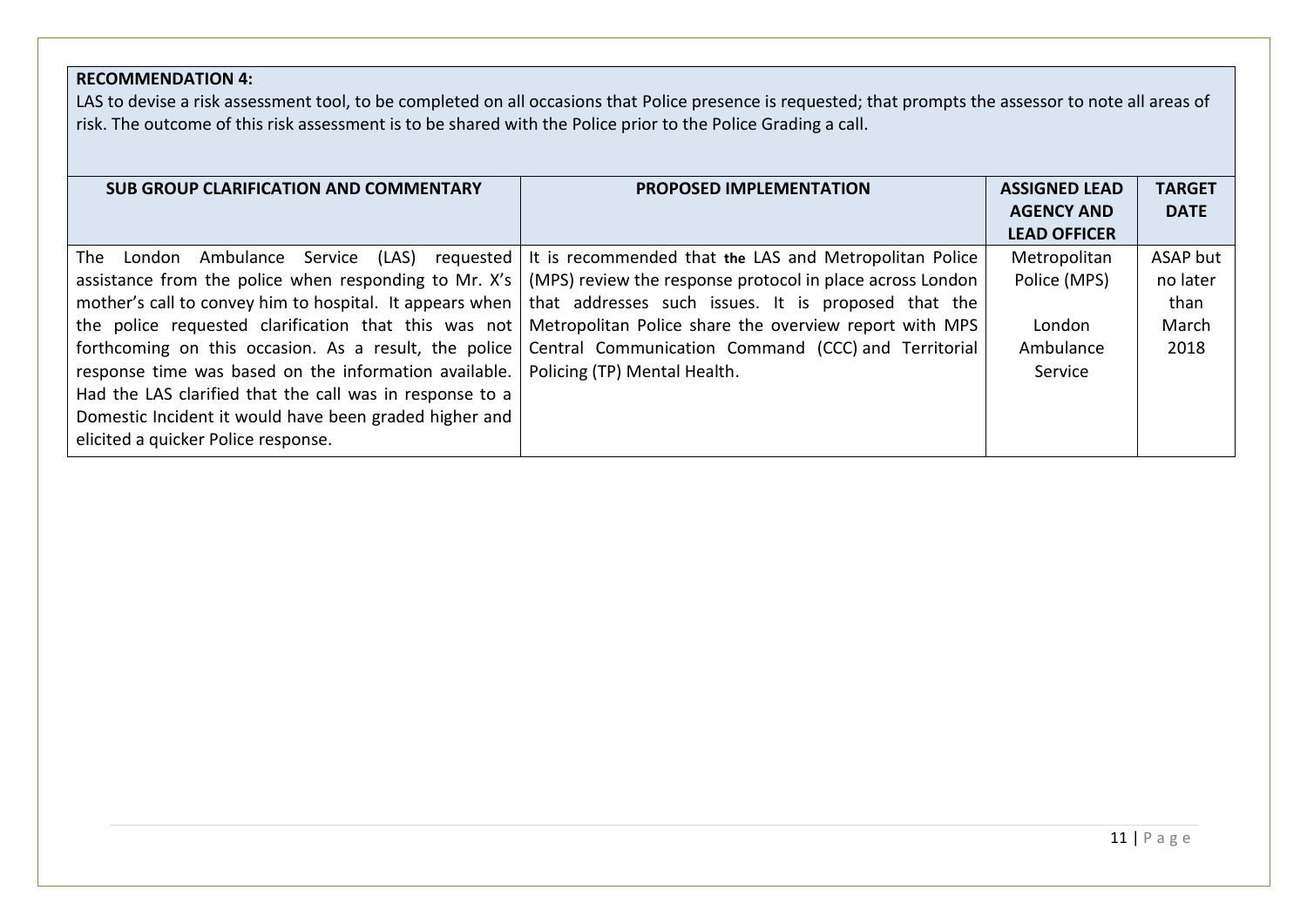# **RECOMMENDATION 5:**

The scope of the out-of-hours Home Treatment Team Service review to be revisited to ensure the review is focused on the outcome and experience for patients whilst considering the co-ordination of its' services, its' recording systems and practice, and its onward referral process.

| <b>SUB GROUP CLARIFICATION AND COMMENTARY</b>               | <b>PROPOSED IMPLEMENTATION</b>                                                                               | <b>ASSIGNED LEAD</b>  | <b>TARGET</b> |
|-------------------------------------------------------------|--------------------------------------------------------------------------------------------------------------|-----------------------|---------------|
|                                                             |                                                                                                              | <b>AGENCY AND</b>     | <b>DATE</b>   |
|                                                             |                                                                                                              | <b>LEAD OFFICER</b>   |               |
| The Hounslow Home Treatment Team<br>(HTT) was               | The Hounslow Home Treatment Team to review its                                                               | Service Manager       | December      |
| responsible for providing an out of hours' service for      | escalation procedures and offer assurance that there are                                                     | - West London         | 2017          |
| people with mental health issues between 17:00 and          | sufficient resources available to cover peaks in demand.                                                     | <b>Mental Health</b>  |               |
|                                                             | 09:00 each day, to the locality in question. The decision This to include discussions with the CCG about the | Trust                 |               |
| of the HTT to request that Mr. X's referral was made to the | commissioning arrangements for this service provision.                                                       |                       |               |
| oncoming day service created a significant delay for Mr. X. |                                                                                                              | Safeguarding          |               |
| It appears this was due to the person being busy on         |                                                                                                              | Lead -                |               |
| another assessment and not able to assess Mr. X. There      |                                                                                                              | <b>Hounslow Home</b>  |               |
| should be an escalation procedure for the duty worker to    |                                                                                                              | <b>Treatment Team</b> |               |
| get support from a colleague when simultaneous              |                                                                                                              |                       |               |
| involvement is required in 2 cases.                         |                                                                                                              |                       |               |

# **RECOMMENDATION 6:**

A process to be developed by Health professionals within Emergency Care and Mental Health Services (health and social care), to ensure a robust plan of care, which includes administration of already prescribed medication, is put in place by the named professional in A&E and the allocated mental health worker, including which service has overall responsibility for the care of the patient.

| SUB GROUP CLARIFICATION AND COMMENTARY | <b>PROPOSED IMPLEMENTATION</b>                                                     | <b>ASSIGNED LEAD</b> | <b>TARGET</b> |
|----------------------------------------|------------------------------------------------------------------------------------|----------------------|---------------|
|                                        |                                                                                    | <b>AGENCY AND</b>    | <b>DATE</b>   |
|                                        |                                                                                    | <b>LEAD OFFICER</b>  |               |
|                                        | This is covered by the proposed implementation responses<br>under recommendation 3 |                      |               |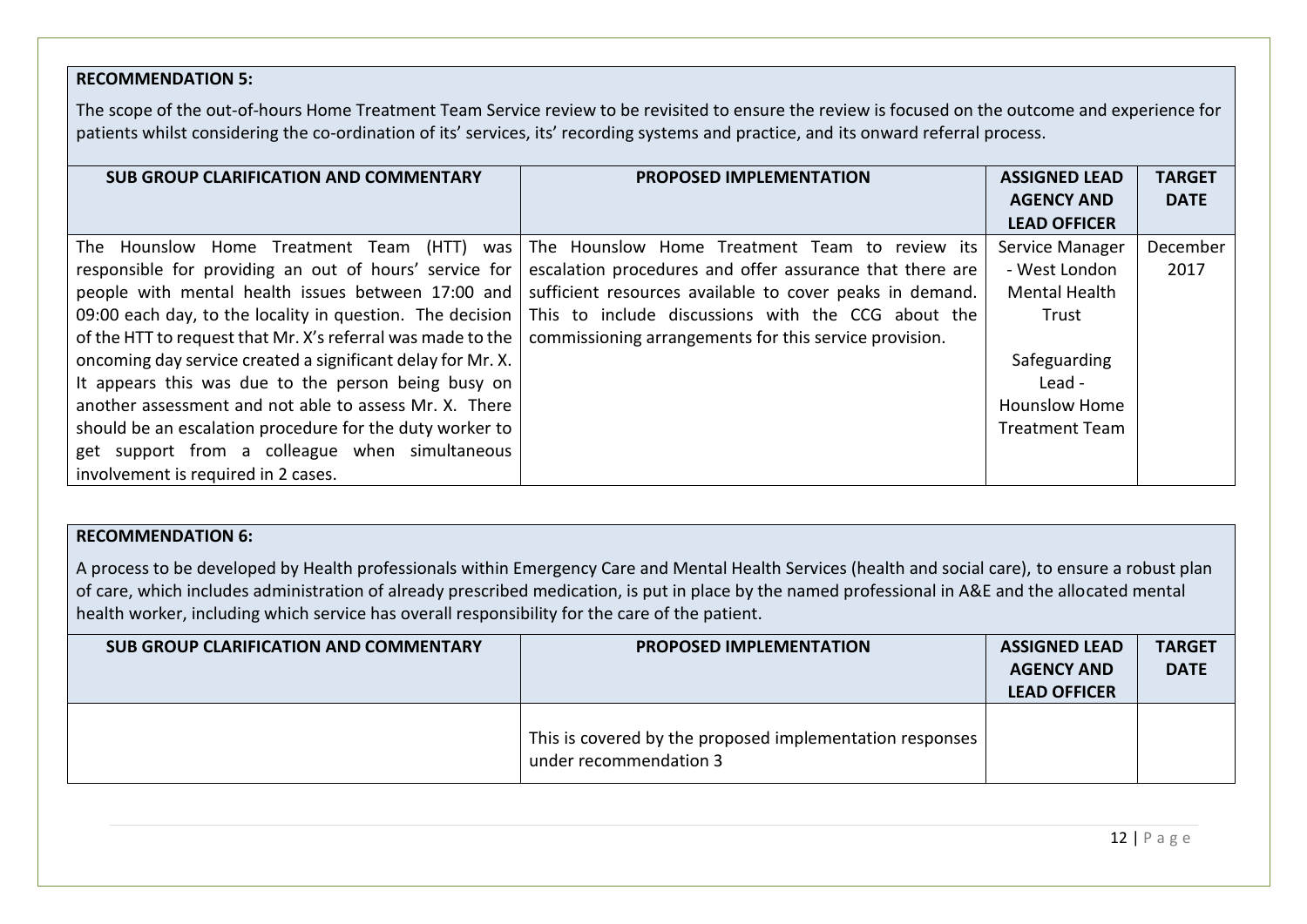# **Recommendation 7:**

SWLSTG (MH Trust) to review the pathway for patients entering A&E with Mental Health issues to ensure smooth and timely navigation through the services to treatment is achievable.

| <b>SUB GROUP CLARIFICATION AND COMMENTARY</b>            | PROPOSED IMPLEMENTATION                                     | <b>ASSIGNED LEAD</b> | <b>TARGET</b> |
|----------------------------------------------------------|-------------------------------------------------------------|----------------------|---------------|
|                                                          |                                                             | <b>AGENCY AND</b>    | <b>DATE</b>   |
|                                                          |                                                             | <b>LEAD OFFICER</b>  |               |
| There was a lack of availability in an AMPH; Section 12  | Richmond and Kingston CCG through their partnership with    | Director of          | December      |
| doctor and Section 136 beds which impacted on the level  | Wandsworth and Merton CCG, are undertaking a review of      | Quality &            | 2017          |
| of service Mr. X received at a heighted time of crisis.  | AMPHs, Section 12 doctors and Section 136 beds and will     | Governance           |               |
| Mental health assessments cannot be undertaken unless    | report back to the SAB on their findings. As AMHPs services | NHS Wandsworth       |               |
| and AMPH and Section 12 doctor are available at the same | are delivered by the local authority, the Council should be | & Merton CCG's       |               |
| time, as required in law.                                | involved in this review.                                    |                      |               |
|                                                          |                                                             | Director of Adult    | December      |
|                                                          |                                                             | Social Services-     | 2017          |
|                                                          |                                                             | Richmond and         |               |
|                                                          |                                                             | Wandsworth           |               |
|                                                          |                                                             | Councils             |               |
|                                                          |                                                             |                      |               |
|                                                          | The CCG with the full support of SWLSTG (MH TRUST) and      | Director of          | December      |
|                                                          | the general acute hospitals to review the pathway for       | Quality and          | 2017          |
|                                                          | patients entering A&E with mental health issues to ensure   | Governance           |               |
|                                                          | smooth and timely navigation through the services to        | Richmond and         |               |
|                                                          | treatment is achievable.                                    | Kingston CCG         |               |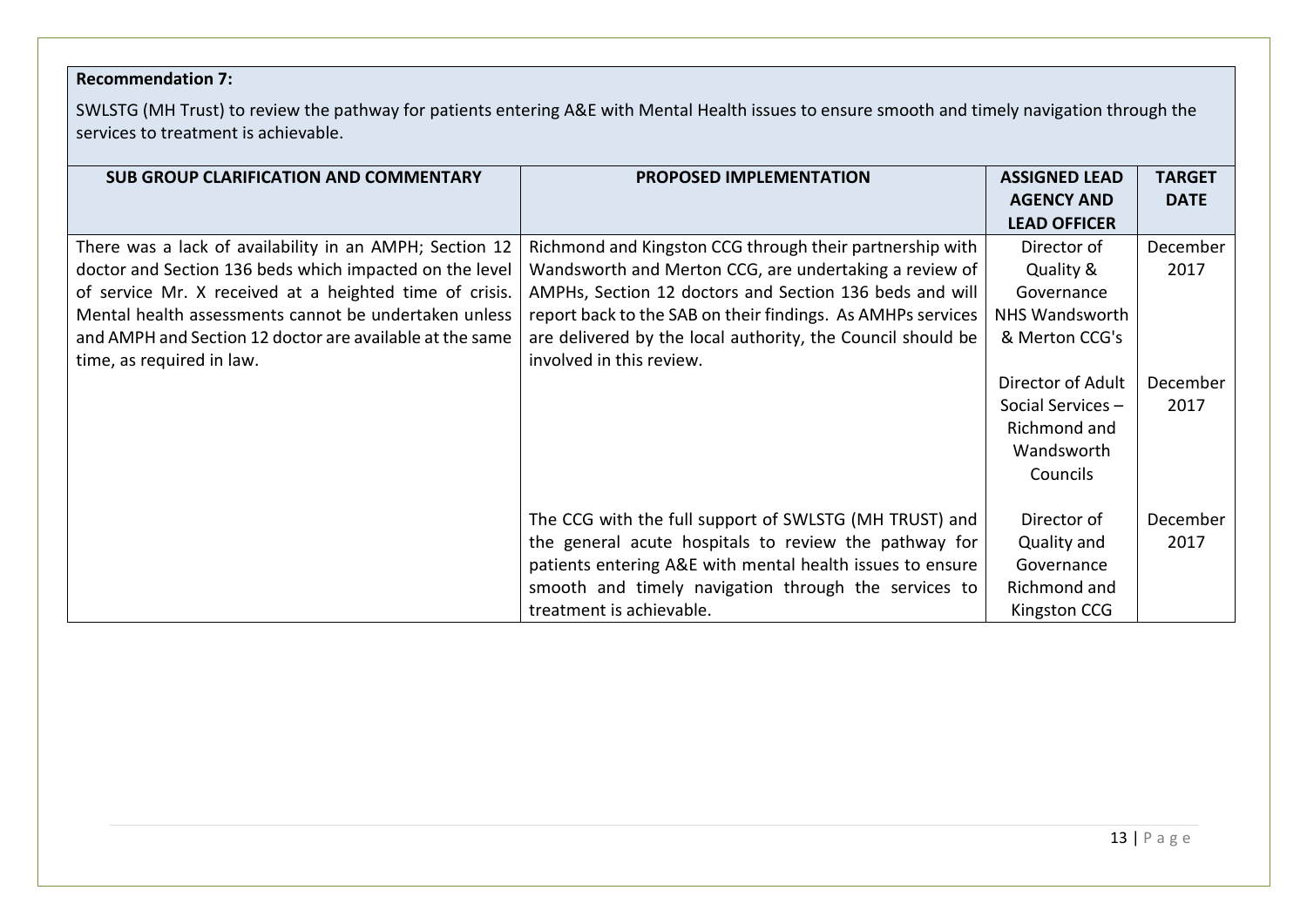# **RECOMMENDATION 8:**

The SAB to be assured by its partners that:

- Staff regularly receive information and training on communication and information sharing based on national and local guidance that directs staff to focus on the outcome they are aiming to achieve
- That examples of what is and is not effective communication are provided in training and,
- That staff are supported to challenge each other's actions/inactions
- That staff know they maintain a level of responsibility to ensure requested actions have been completed.
- •

| <b>SUB GROUP CLARIFICATION AND COMMENTARY</b>            | <b>PROPOSED IMPLEMENTATION</b>                              | <b>ASSIGNED LEAD</b><br><b>AGENCY AND</b> | <b>TARGET</b><br><b>DATE</b> |
|----------------------------------------------------------|-------------------------------------------------------------|-------------------------------------------|------------------------------|
|                                                          |                                                             | <b>LEAD OFFICER</b>                       |                              |
| Although much of the communication was appropriate in    | Assurances need to be made to the SAB by all agencies but   | SAB Board                                 | Sept 2017                    |
| this case, there were instances where it was hampered by | especially from SWL&SG MH Trust, St George's Hospital,      | Coordinator -                             |                              |
| miscommunication, misinterpretations, lack of accuracy   | Hospital, LAS<br>Middlesex<br>Police that<br>West<br>and    | Richmond and                              |                              |
| and a lack of follow through.                            | communication strategies and plans are up to date and that  | Wandsworth                                |                              |
|                                                          | communication is included in routine refresher training for | Councils                                  |                              |
|                                                          | all staff.                                                  |                                           |                              |
|                                                          |                                                             |                                           |                              |
|                                                          |                                                             |                                           |                              |
|                                                          |                                                             |                                           |                              |
|                                                          |                                                             |                                           |                              |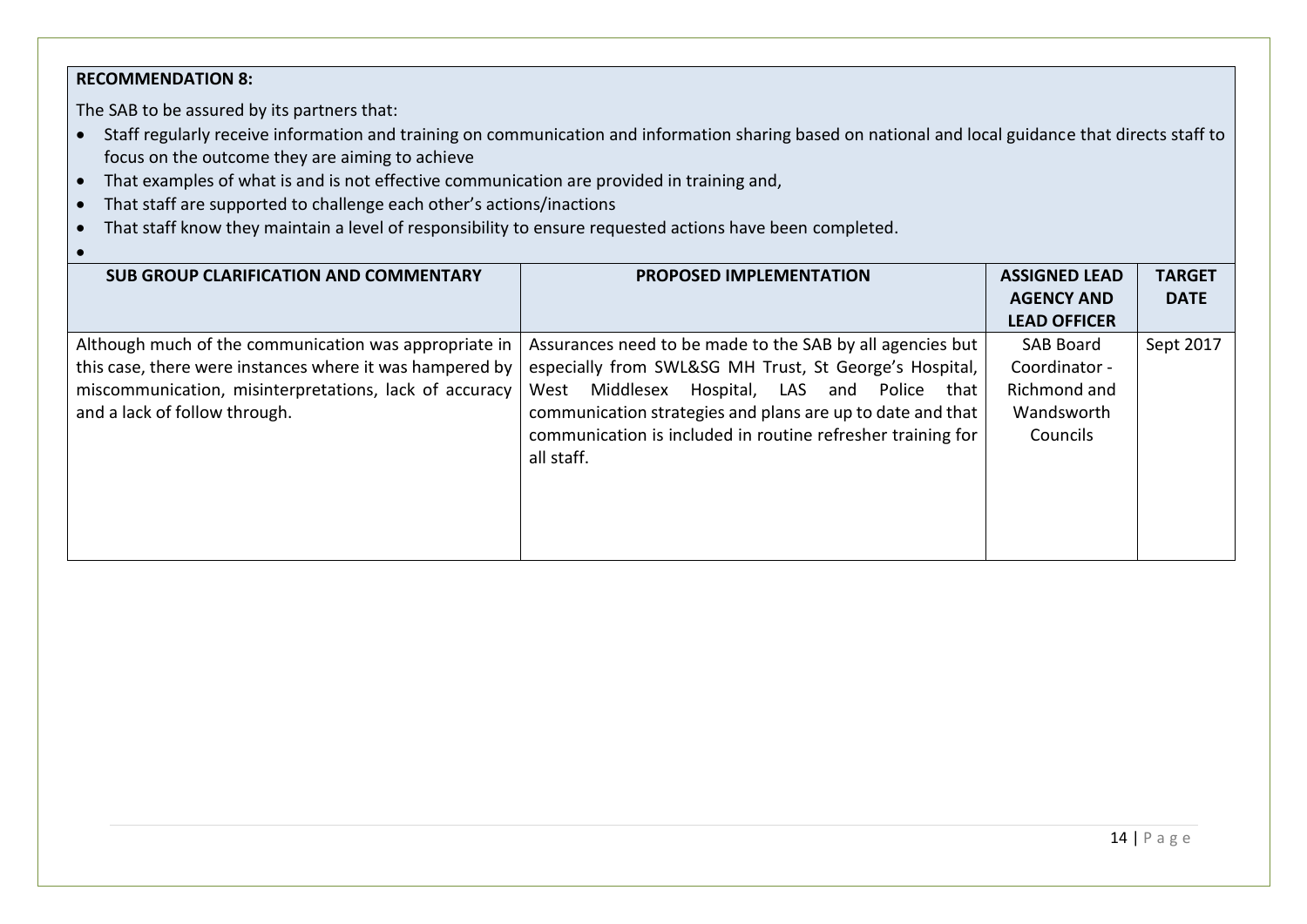# **RECOMMENDATION 9:**

The SAB to hold a practitioner's event, following JP's inquest, to explore the themes arising from this SAR and review any additional learning.

| <b>SUB GROUP CLARIFICATION AND COMMENTARY</b>                | <b>PROPOSED IMPLEMENTATION</b>                                 | <b>ASSIGNED LEAD</b> | <b>TARGET</b> |
|--------------------------------------------------------------|----------------------------------------------------------------|----------------------|---------------|
|                                                              |                                                                | <b>AGENCY AND</b>    | <b>DATE</b>   |
|                                                              |                                                                | <b>LEAD OFFICER</b>  |               |
| It is recognised that this was the preferred methodology     | The SAB will look to hold a practitioner's event as soon as is | Safeguarding         | February      |
| of the Lead Reviewers as part of the SAR Panel process,      | practical, following JP's inquest, to explore the themes       | Manager -            | 2018          |
| but they were prevented from undertaking this given that     | arising from this SAR and review any additional learning.      | Richmond and         |               |
| many of the staff were already 'warned' as witnesses as      |                                                                | Wandsworth           |               |
| part of the Coroner's Inquest. Given the would have been     | The SAB will also look to produce a simple 'practitioners'     | Councils             |               |
| unable to fully be involved, this approach did not progress, | briefing' for each and every SAR that is undertaken            |                      |               |
| so a learning event, under the stewardship of the SAB is     |                                                                |                      |               |
| appropriate                                                  |                                                                |                      |               |
|                                                              |                                                                |                      |               |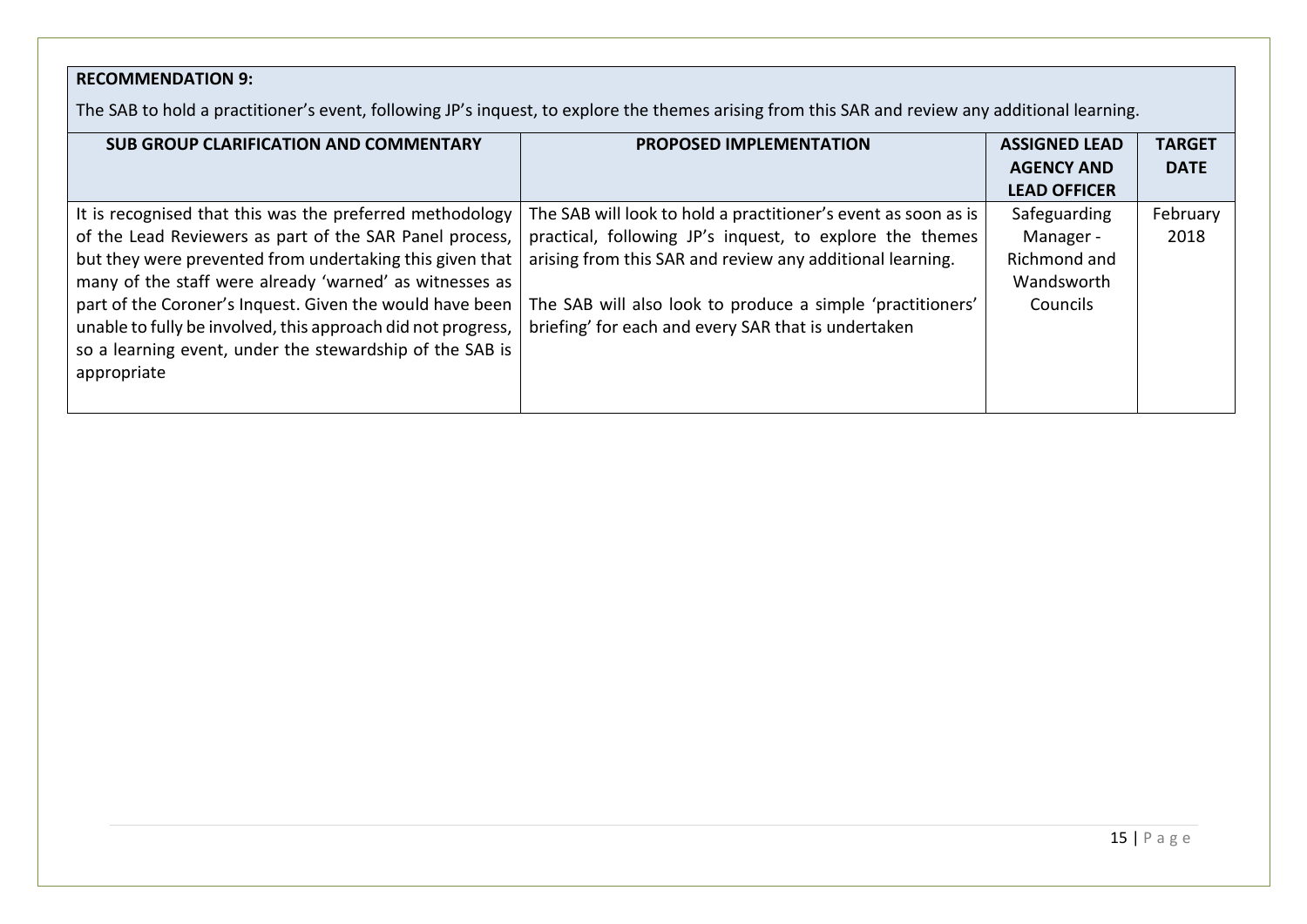# **RECOMMENDATION 10:**

SWLSTG (MH Trust) to develop a pathway that gives clear direction to all staff working in PICU, as to which policy to follow in each circumstance. The Seclusion and RT policies to be revised to include a requirement that rationales for non-adherence to policy must be recorded and reviewed by the Nurse in Charge or treating Psychiatrist.

| <b>SUB GROUP CLARIFICATION AND COMMENTARY</b>                                                                                                                                                                                                                                                                                                                                                                                                                                                                                           | <b>PROPOSED IMPLEMENTATION</b>                                                                                                                                                                                 | <b>ASSIGNED LEAD</b>                                    | <b>TARGET</b> |
|-----------------------------------------------------------------------------------------------------------------------------------------------------------------------------------------------------------------------------------------------------------------------------------------------------------------------------------------------------------------------------------------------------------------------------------------------------------------------------------------------------------------------------------------|----------------------------------------------------------------------------------------------------------------------------------------------------------------------------------------------------------------|---------------------------------------------------------|---------------|
|                                                                                                                                                                                                                                                                                                                                                                                                                                                                                                                                         |                                                                                                                                                                                                                | <b>AGENCY AND</b><br><b>LEAD OFFICER</b>                | <b>DATE</b>   |
| The situation with Mr. X on admission to the S136 suite<br>was a dynamic and changing one. It is evident that the<br>staff did not always adjust their actions to suit changes in<br>the situation and as a consequence followed incorrect<br>procedures. There was an interface between two policies<br>(Rapid Tranquilisation and the Seclusion Policy) which<br>created a professional complexity and confusing situation.<br>SWLSTG (MH Trust) has identified that it will be holding a<br>learning event on restrictive practices. | SWLSTG (MH Trust) to advise the SAB of the details of the<br>learning event, when it has been undertaken and what the<br>outcomes for staff practice are/will be and how they will be<br>measured in practice. | Safeguarding<br>Lead $-$<br><b>SWLSTG (MH</b><br>Trust) | Sept<br>2017  |

## **RECOMMENDATION 11:**

SWLSTG (MH Trust) to provide training to all staff working in-patient areas regarding the pathway and the application/interface between the Rapid Tranquilisation policy and the Seclusion Policy.

| <b>SUB GROUP CLARIFICATION AND COMMENTARY</b> | <b>PROPOSED IMPLEMENTATION</b>                       | <b>ASSIGNED LEAD</b><br><b>AGENCY AND</b><br><b>LEAD OFFICER</b> | <b>TARGET</b><br><b>DATE</b> |
|-----------------------------------------------|------------------------------------------------------|------------------------------------------------------------------|------------------------------|
|                                               | This is covered in Recommendation 11 detailed above. |                                                                  |                              |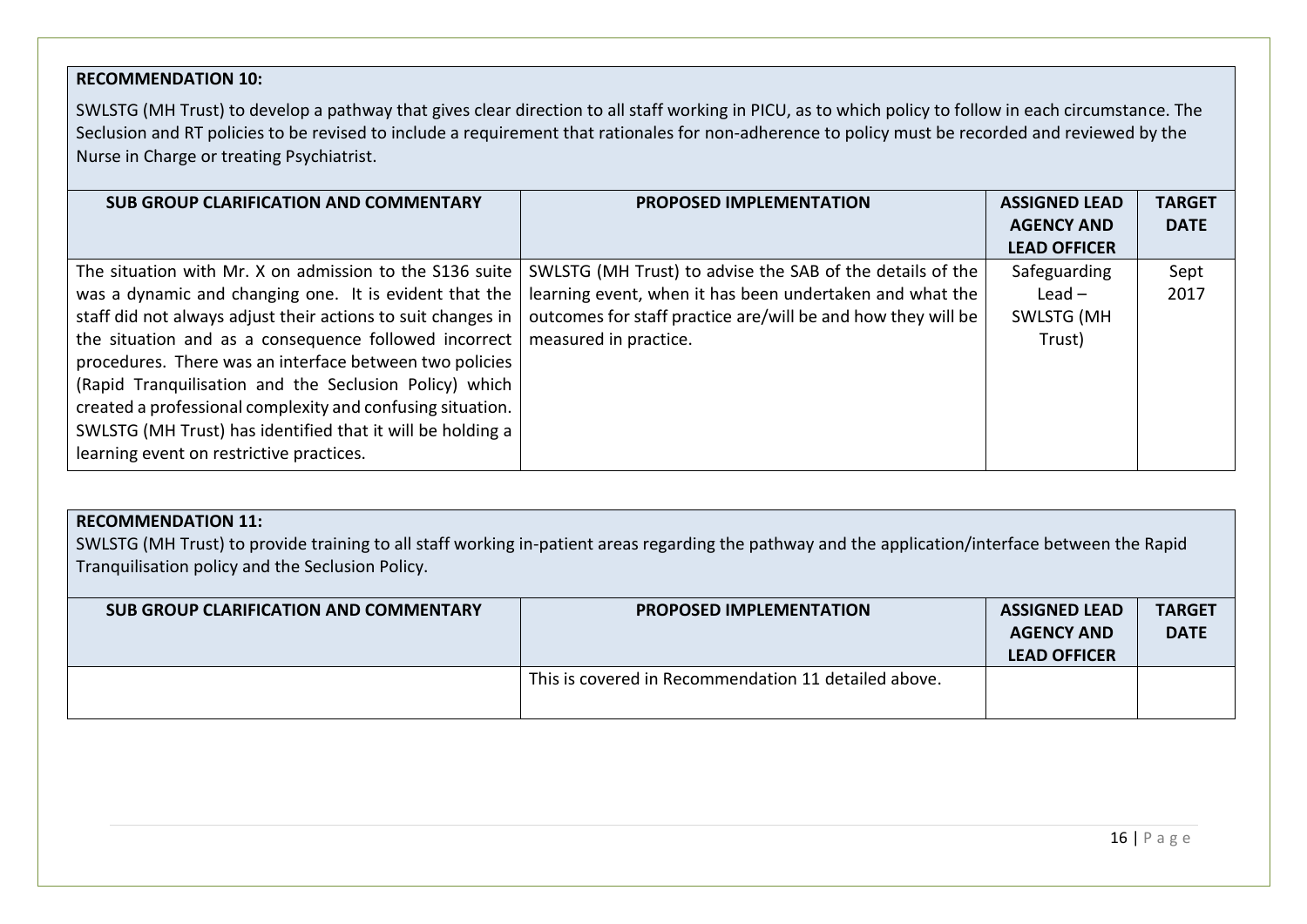# **RECOMMENDATION 12:**

The SAB to be assured by partner agencies that the learning from the earlier SCR has been incorporated into training and shared across services in Richmond, and that agreed actions have been completed.

| <b>SUB GROUP CLARIFICATION AND COMMENTARY</b>                                                   | <b>PROPOSED IMPLEMENTATION</b>                                                                            | <b>ASSIGNED LEAD</b> | <b>TARGET</b> |
|-------------------------------------------------------------------------------------------------|-----------------------------------------------------------------------------------------------------------|----------------------|---------------|
|                                                                                                 |                                                                                                           | <b>AGENCY AND</b>    | <b>DATE</b>   |
|                                                                                                 |                                                                                                           | <b>LEAD OFFICER</b>  |               |
|                                                                                                 | A Serious Case Review was undertaken in 2012 and the SAB to get assurance of the completion of actions by | Chief Executive-     | Sept          |
| findings were presented to the SAB in March 2013. During   SWLSTG (MH Trust) in the case of AB. |                                                                                                           | <b>SWLSTG (MH</b>    | 2017          |
| 2013/14 and again in 2015/16 the SAB checked that                                               |                                                                                                           | Trust)               |               |
| agreed actions had been completed. All organisations                                            |                                                                                                           |                      |               |
| involved provided assurance they had with the exception                                         |                                                                                                           |                      |               |
| of SWL&SG. On checking past records this assurance                                              |                                                                                                           |                      |               |
| remains outstanding                                                                             |                                                                                                           |                      |               |
|                                                                                                 |                                                                                                           |                      |               |
|                                                                                                 |                                                                                                           |                      |               |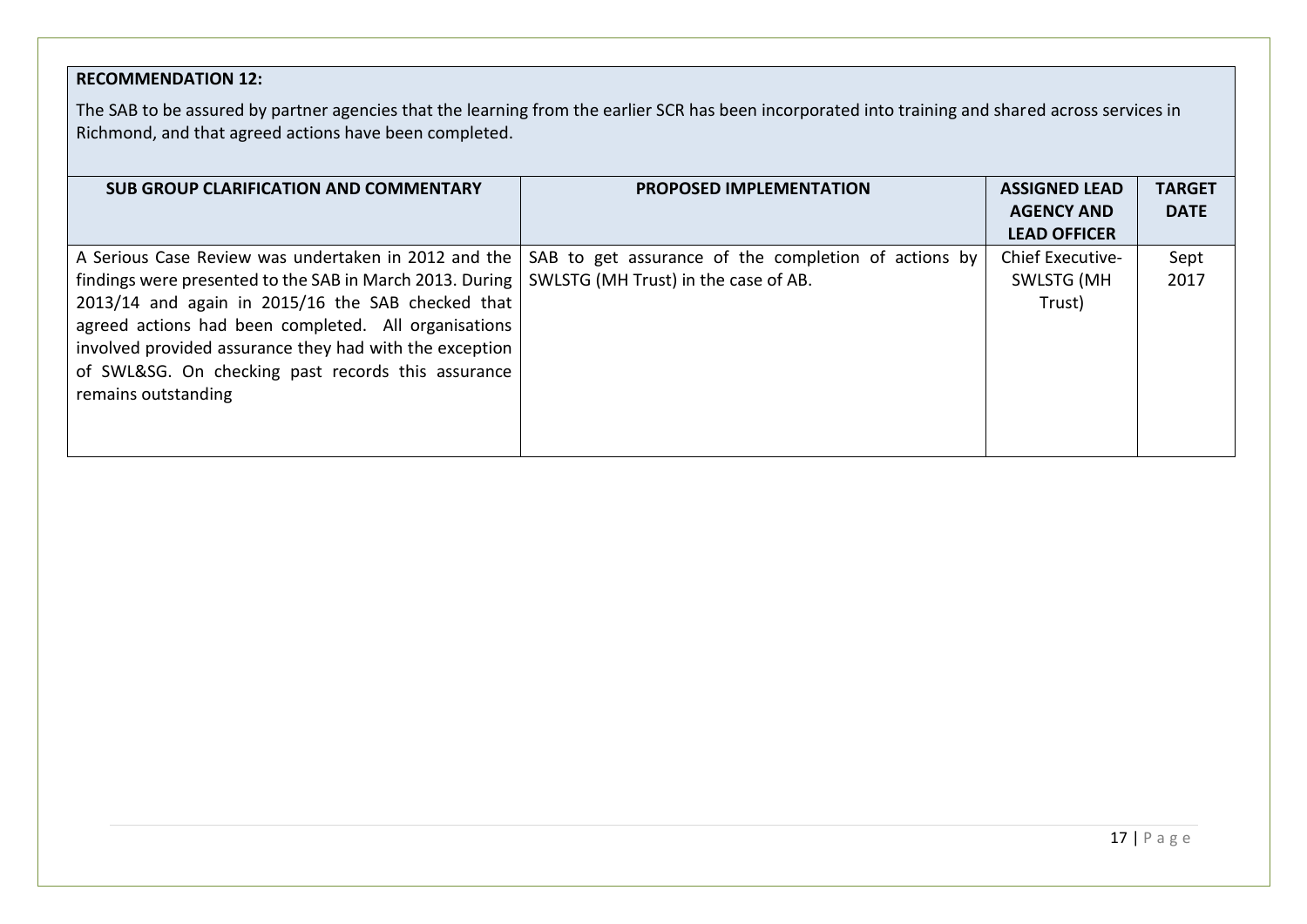# **RECOMMENDATION 13:**

The SAB to seek assurance through regular progress reports from partners that they are effectively addressing the resource issues raised in this SAR.

| SUB GROUP CLARIFICATION AND COMMENTARY                   | <b>PROPOSED IMPLEMENTATION</b>                                 | <b>ASSIGNED LEAD</b>                     | <b>TARGET</b><br><b>DATE</b> |
|----------------------------------------------------------|----------------------------------------------------------------|------------------------------------------|------------------------------|
|                                                          |                                                                | <b>AGENCY AND</b><br><b>LEAD OFFICER</b> |                              |
|                                                          |                                                                |                                          |                              |
| There is clear evidence that resource issues impacted in | It is prudent that not only resource issues, but all agencies  | <b>All SAB Partners</b>                  | March                        |
| part to delays Mr. X experienced over this period. This  | adopting a review of service arrangements ensure that they     |                                          | 2018                         |
| issue is covered in Final Recommendation 7.              | have learnt from the issue of Mr X's case and they reflect     |                                          |                              |
|                                                          | this in their annual SAB Self-Assessment process. The SAB      |                                          |                              |
|                                                          | Chair uses the face to face sessions to seek assurance in this |                                          |                              |
|                                                          | regard as well                                                 |                                          |                              |
|                                                          |                                                                |                                          |                              |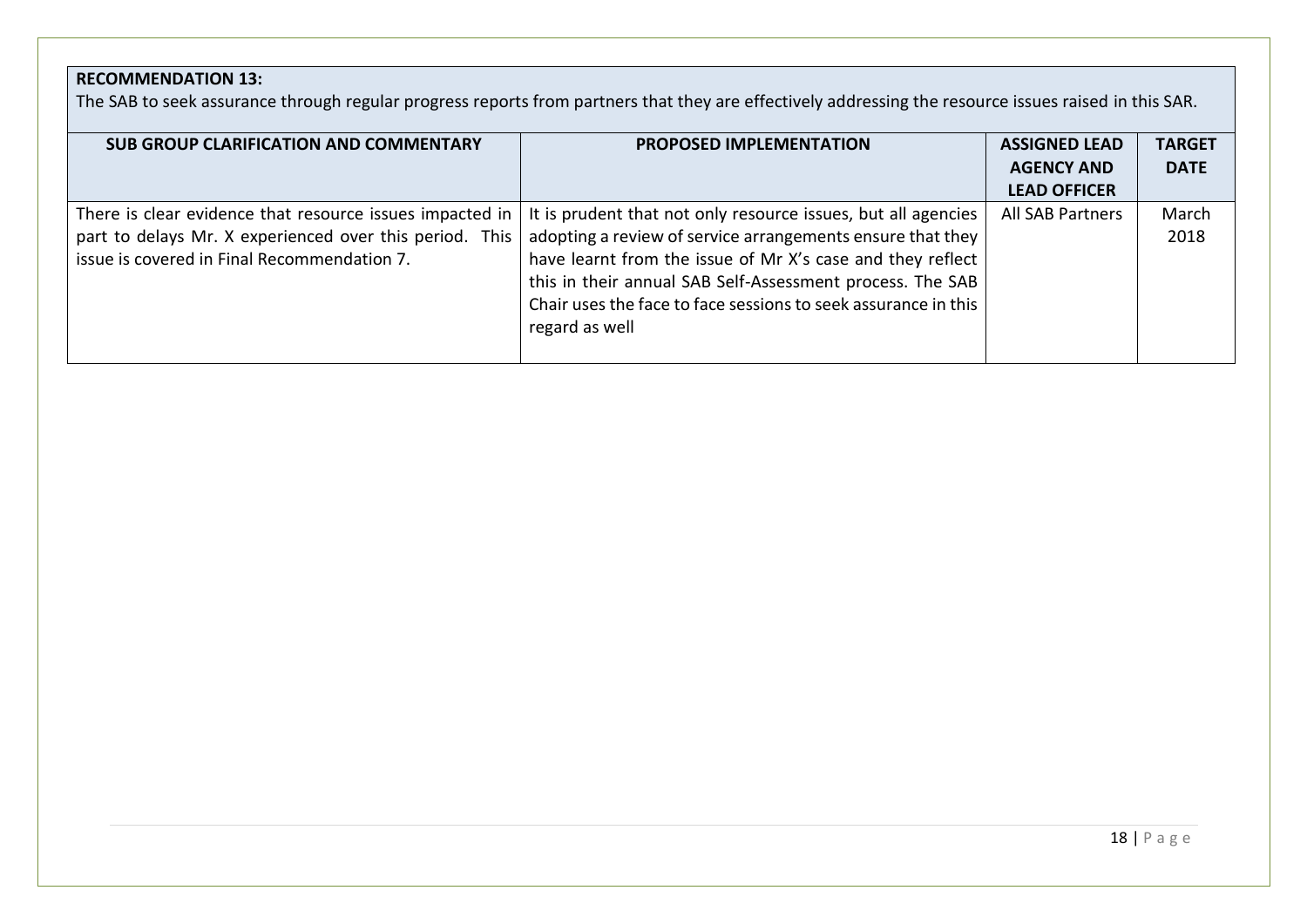# **RECOMMENDATION 14:**

The Police to review its information sharing protocols, devise and introduce a form to be completed in situations where they are transferring the care of a person detained under Section 136 of the Mental Health Act to a health facility.

| <b>SUB GROUP CLARIFICATION AND COMMENTARY</b>              | <b>PROPOSED IMPLEMENTATION</b>                                                                                         | <b>ASSIGNED LEAD</b><br><b>AGENCY AND</b> | <b>TARGET</b><br><b>DATE</b> |
|------------------------------------------------------------|------------------------------------------------------------------------------------------------------------------------|-------------------------------------------|------------------------------|
|                                                            |                                                                                                                        | <b>LEAD OFFICER</b>                       |                              |
|                                                            | This recommendation came from a specific issue with the $\vert$ It is recommended that the Metropolitan Police Service | Metropolitan                              | March                        |
| medical aspects of the handover from police custody to     | share the Overview Report and relevant documents with                                                                  | Police (MPS)                              | 2018                         |
|                                                            | [health professionals]. In-custody lead for health the Metropolitan Detention, Territorial Policing – Mental           |                                           |                              |
| assessment is the Force Medical Examiner (FME), a          | Health and SCO22 Public Order (Officer Safety Unit). A                                                                 |                                           |                              |
| qualified doctor. The custody suite is managed by a police | review of Information Sharing Protocols, at handover to                                                                |                                           |                              |
| inspector.                                                 | health professionals, following police detention under the                                                             |                                           |                              |
|                                                            | Mental Health Act, should be considered. Auditable                                                                     |                                           |                              |
|                                                            | processes that capture what information was shared, when                                                               |                                           |                              |
|                                                            | and with whom should be designed to increase                                                                           |                                           |                              |
|                                                            | accountability, reduce organisational risk and improve                                                                 |                                           |                              |
|                                                            | compliance with the principles of information management                                                               |                                           |                              |
|                                                            | (Management of Police Information - MoPI).                                                                             |                                           |                              |
|                                                            |                                                                                                                        |                                           |                              |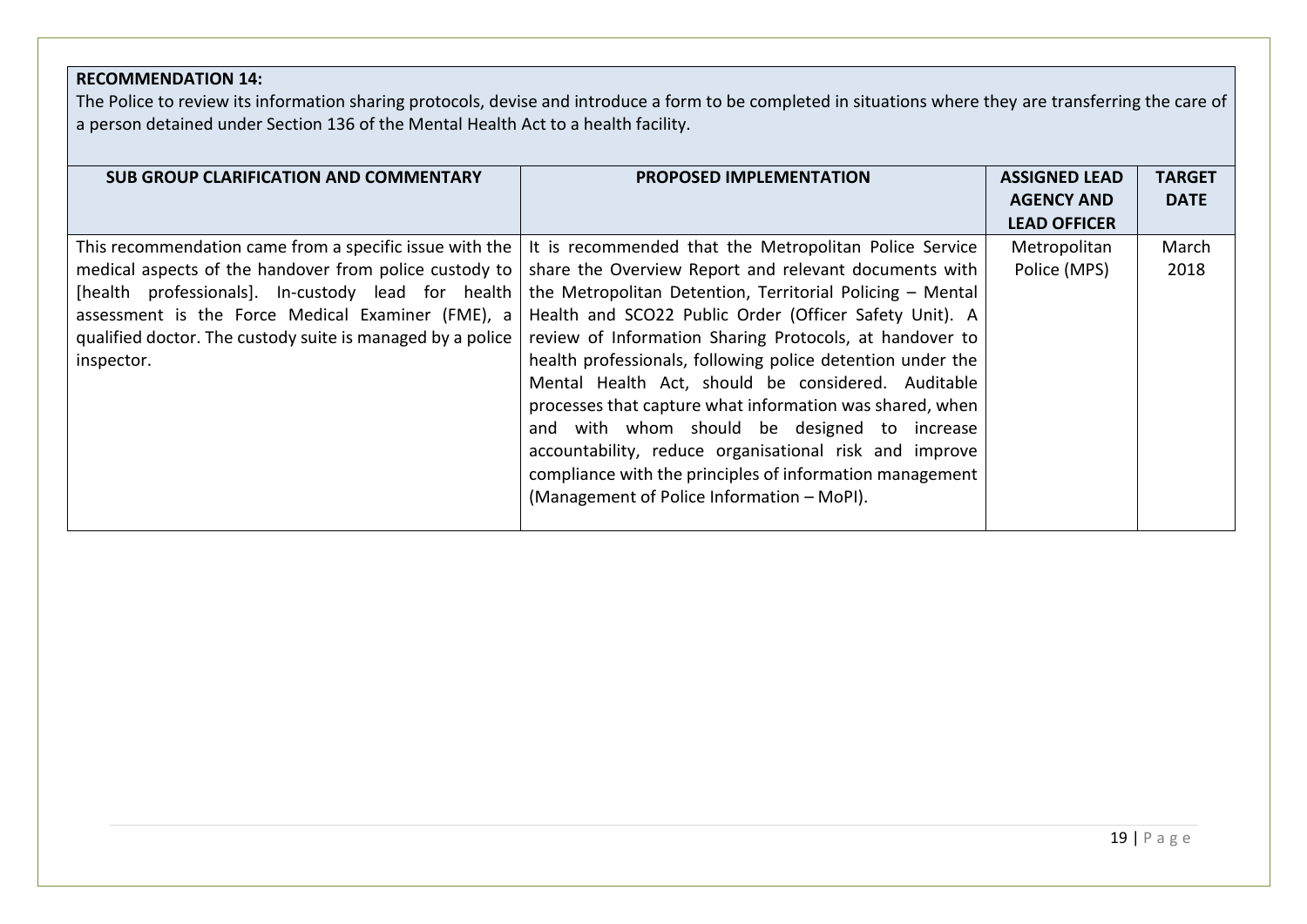# **RECOMMENDATION 15:**

Chelsea and Westminster Hospitals NHS Foundation Trust to explore further the underlying factors for the lack of documentation with the professionals involved and produce an appropriate action plan.

| <b>SUB GROUP CLARIFICATION AND COMMENTARY</b> | <b>PROPOSED IMPLEMENTATION</b>                                                                                                                                                                                               | <b>ASSIGNED LEAD</b><br><b>AGENCY AND</b><br><b>LEAD OFFICER</b> | <b>TARGET</b><br><b>DATE</b> |
|-----------------------------------------------|------------------------------------------------------------------------------------------------------------------------------------------------------------------------------------------------------------------------------|------------------------------------------------------------------|------------------------------|
|                                               | The review highlighted variable standards of record keeping<br>across agencies. Documentation in A and E departments<br>can be challenging. This issue is covered off in the proposed<br>implementation in Recommendation 3. |                                                                  |                              |